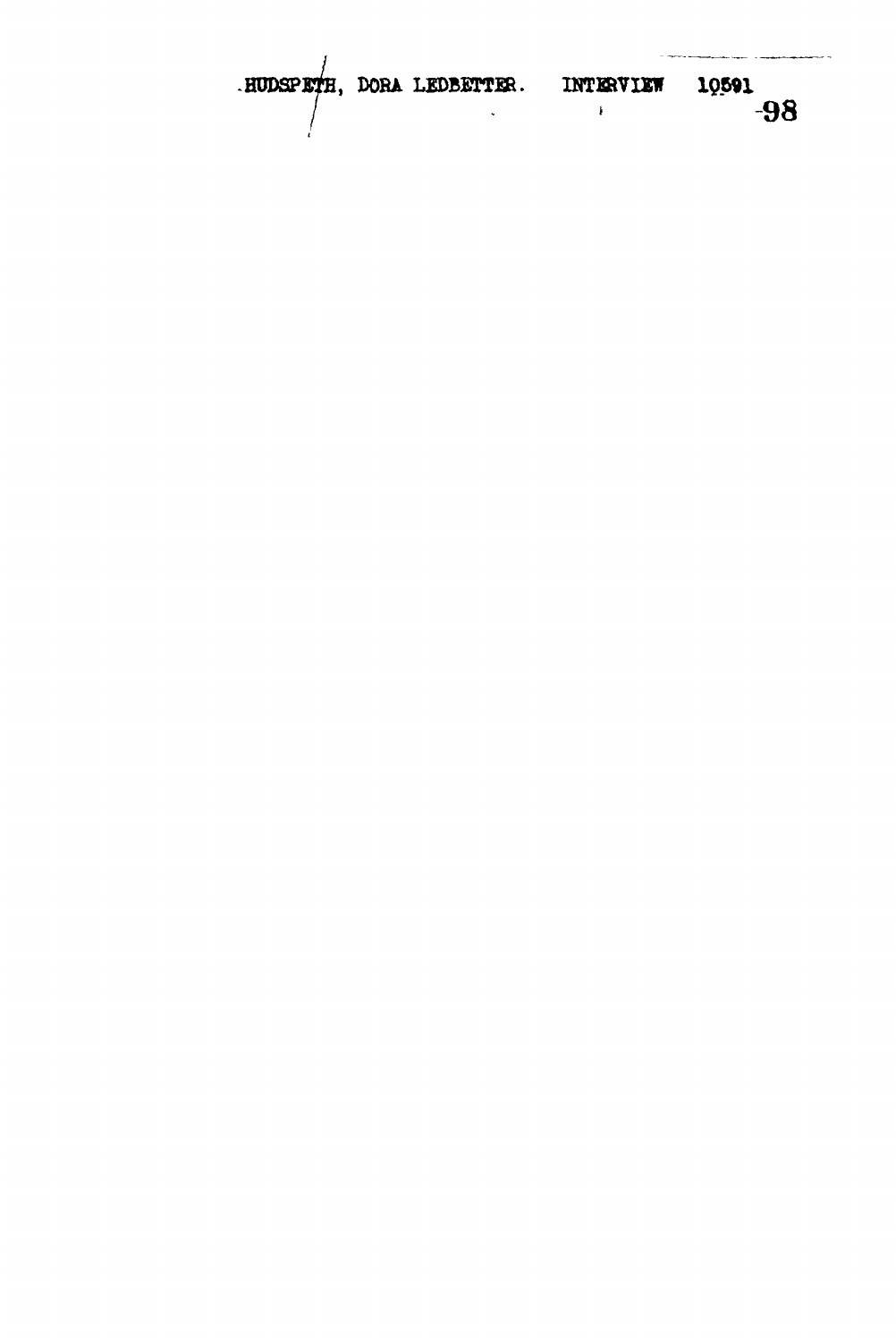|    | Form $A-(S-149)$ .<br>99                                                                             |
|----|------------------------------------------------------------------------------------------------------|
|    | BIC GRAPHY FORM<br>WORKS PROGRESS ADMINISTRATION<br>Indian-Pioneer History Project for Oklahoma      |
|    | HUDSPETH, DORA LEDBETTER<br>INTERVIEW 10591                                                          |
|    | Field Worker's name Ethel B. Tackitt                                                                 |
|    | This report made on (date) April 20<br>193 8                                                         |
| ı. | Mrs. Dora Ledbetter Hudspeth<br>Name                                                                 |
| 2. | Post Office Address Hobart, Kiowa County<br>ð                                                        |
| 3. | Residence address (or location) Hobart, Okiahoma                                                     |
| 4. | DATE CF BIRTH: Month October Day 27<br>Yeaf<br>1881                                                  |
| 5. | Place of birth Georgia                                                                               |
|    |                                                                                                      |
| 6. | Name of Father Charles Ledbetter Place of birth Georgia                                              |
| 7. | Confederate Soldier of Civil War.<br>Name of Mother Dela Hood Ledbetter Place of birthNorth Carolina |
|    | Other information about mother Typical Pioneer Mother                                                |
|    |                                                                                                      |

suggested subjects and questions. Continue on blank sheets if

 $\bar{\mathbf{v}}$ 

necessary and attach firmly to this form. Number of sheets attached 7  $\ddot{\phantom{a}}$ 

 $\label{eq:3.1} \mathcal{W}^{\mathcal{C}}_{\mathcal{C}} = \mathcal{C}$ 

 $\mathbf{r}$ 

 $\frac{1}{2}$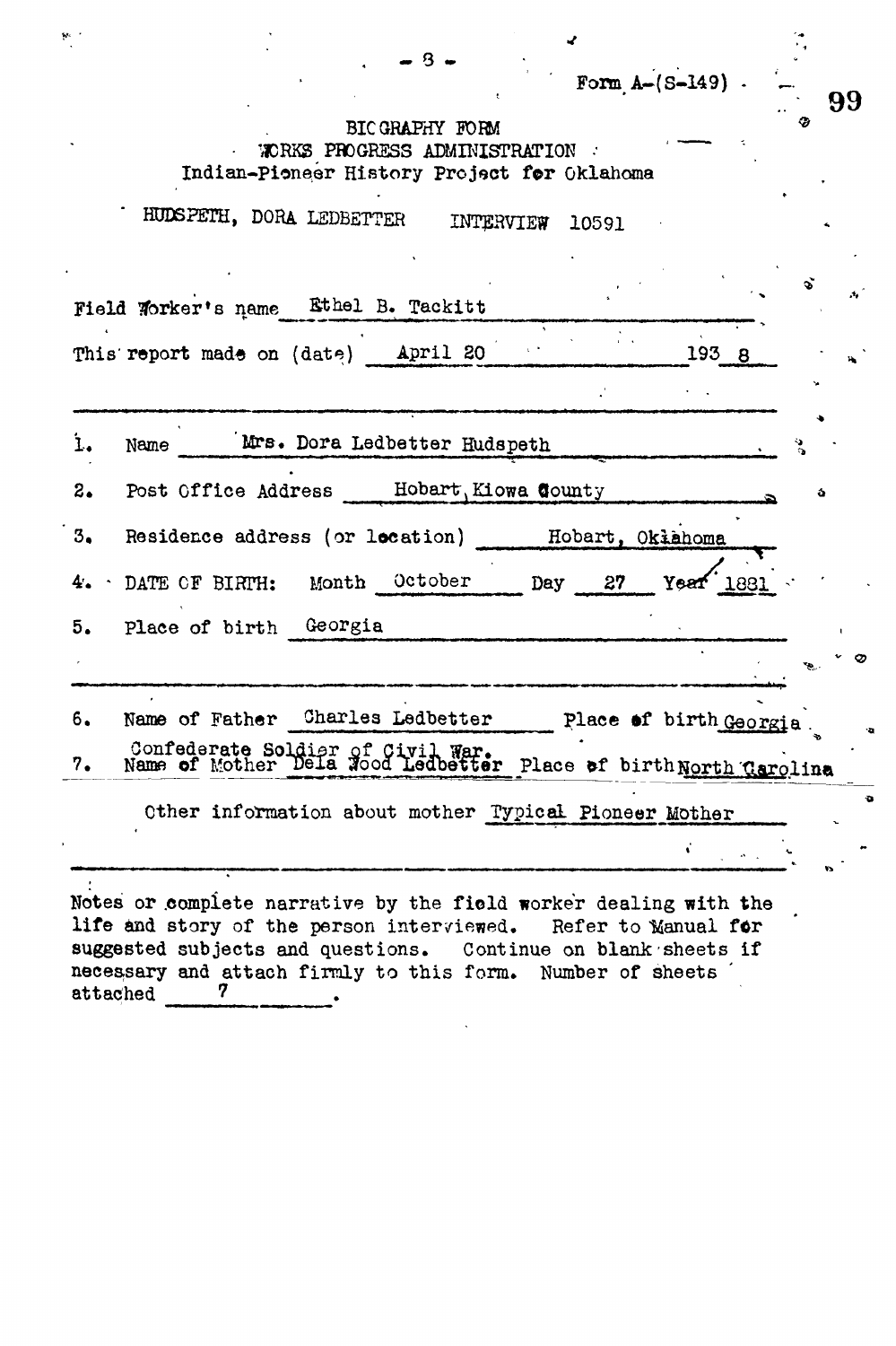HUDSPETH, DORA LEDBETTER INTERVIEW 10591

Ethel B. Taokitt, Investigator, April 30, 1938.

> An Interview with Mrs. Dora Ledbetter Hudspeth, Hobart, Oklahoma.

I was born in Georgia, October 27, 1881; my father, Charles D. Ledbetter was also a native of Georgia and had served as a Confederate Soldier through the Civil War in which he was twice wounded. My mother, Dela M. Wood.Ledbetter, was a native of North Carolina. My parents moved their family to Texas from Georgia and from there to the Chiokasaw Indian territory in 1889, where they leased land from the Indians at Ryan near Terral, now Jefferson County. My father farmed some but also owned stock which ran at large as there were not many white people in that part of the country then and great numbers of cattle roved over the prairies. Our home was about eight miles from the Red River bottom and not in the large timber.

Near, our place <sup>"also</sup> passed what was then called the Texas end of the Chisholm Cattle Trail, but in these days I often hear persons dispute this fact as. they say the Chisholm Trail only reached to Anadarko, but be that as it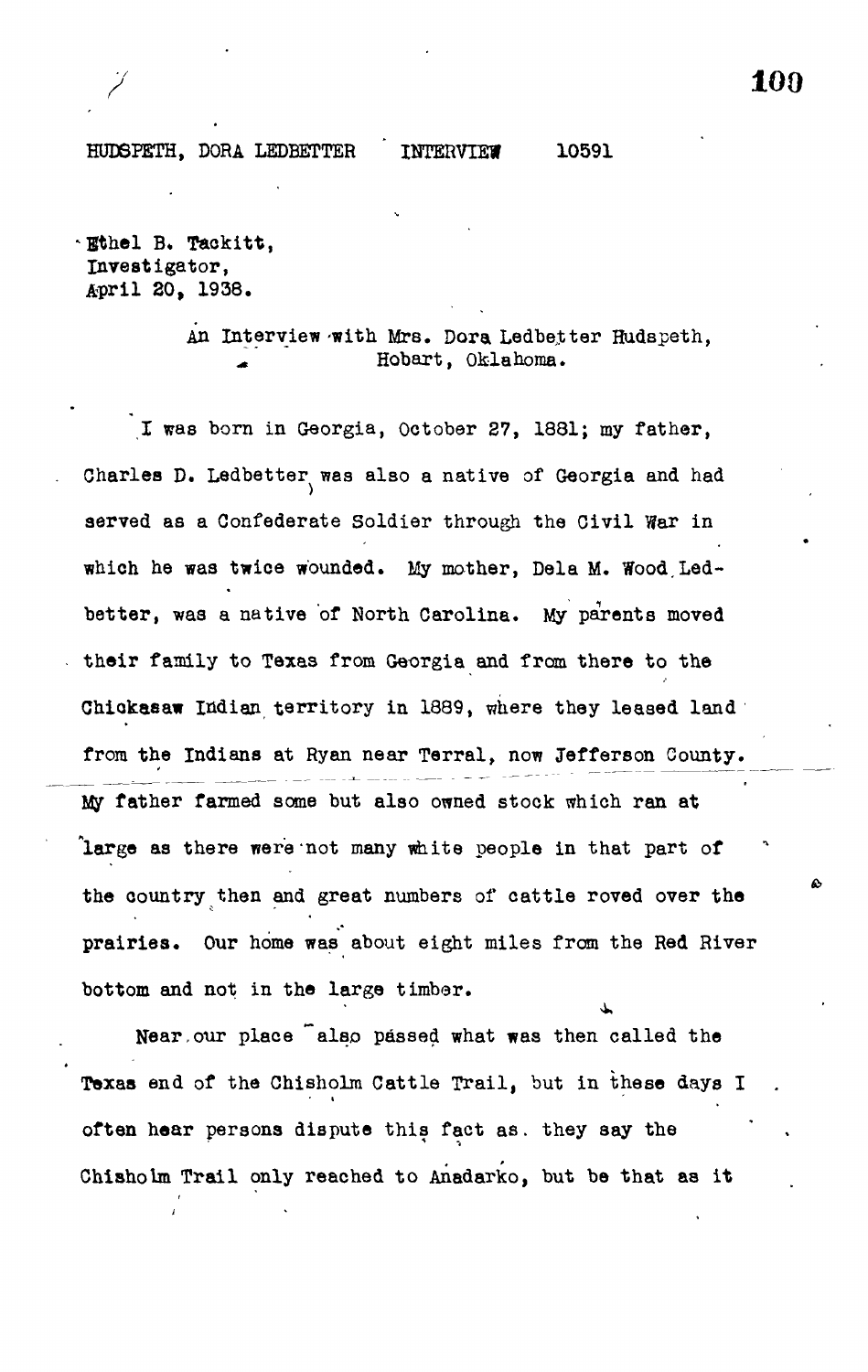## HUBSPETH, DORA LEDBETTER INTERVIEW - 10591

- 2 -

may, thousands of head of cattle were driven over this trail every year and I have seen herds pass for twentyfour hours at a time without a stop. Some of these cattle were being driven to Dodge City and to other points in Kansas to be shipped to the Northern markets While other great herds were being moved from Texas to the Cherokee Strip to the Osage Indian lands, and to many other places in the Indian Territory for pasture. Everything was kept out of the path of these cattle aa the great moving body trudged along and they fere viewed from a safe distance as all persons were then aware of the danger in these herds becoming frightened as they would trample each other, anything or anybody to death if stampeded.

The drifting cattle were also sources of great worry to the settlers in those days and a person seldom ventured far from protection on foot as the wild cattle would chase a dog or a person on foot and when one steer started after an object the whole herd would follow and trample even a horse to death if it should happen to fall down.

These great drifting herds usually came before a

**101**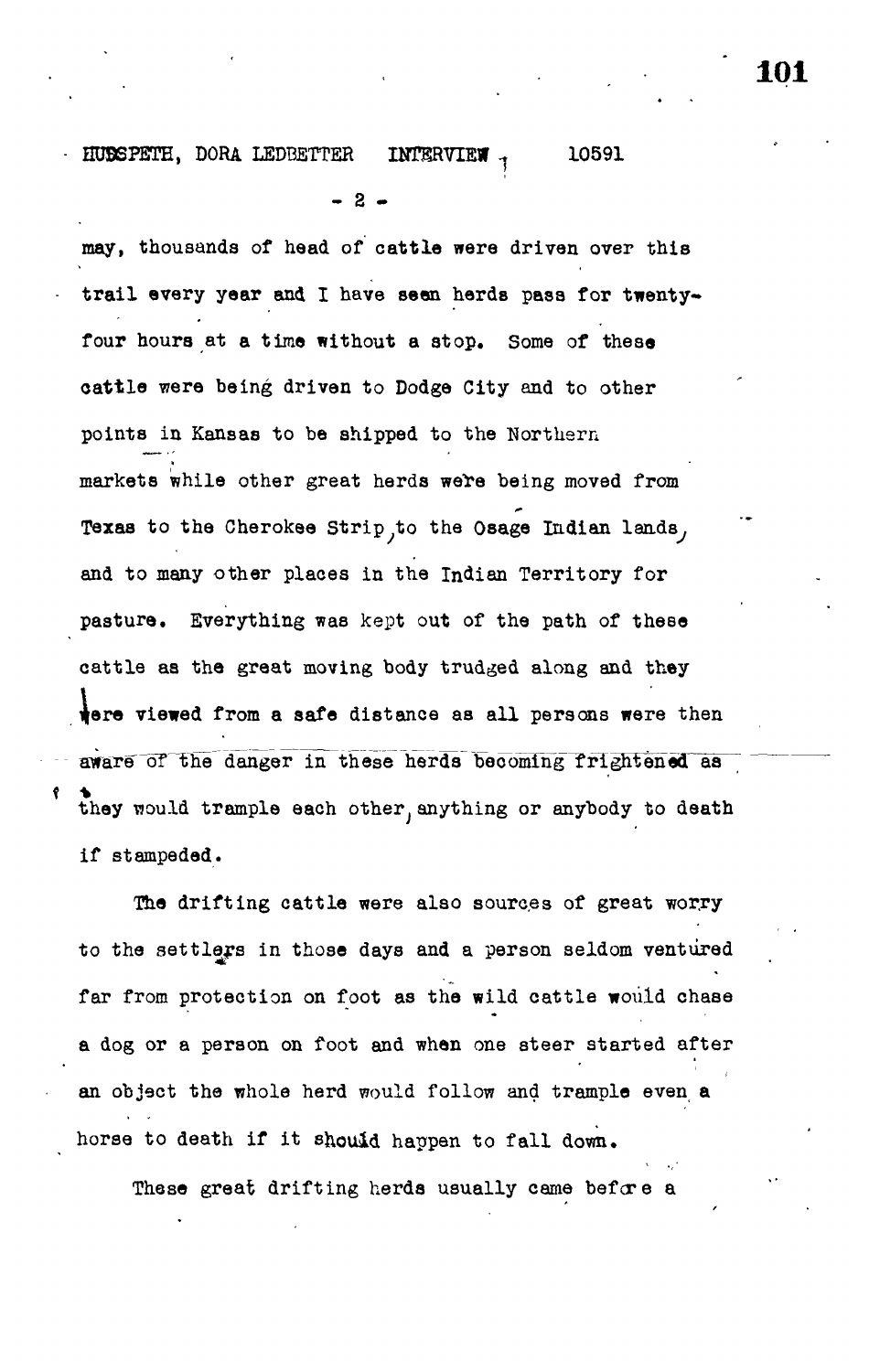HUDSPETH, DORA LEDBETTER INTERVIEW 10591 - 3 -

ι.

Norther in the Fall of the year as they were going before the wind to make their way to the high grass and the shelter of the river brakes. The force of these mighty herds was so great that they crashed through fenoes of all kinds, tore down haystacks and cow lots, even piling • one over another off the high bluffs and being killed in great numbers.

102

We children were always cautioned to watch out for the wild cattle no matter where or how we went any place and when the weather looked as though a Norther would roll up we were never permitted to venture away from the house, even to attend the little subscription school a few miles away to which we went on horseback.

I remember an experience which I suffered when I w as about thirteen years old. My parents went to town and I remained at home and was to feed some calves down at the haystack, Before Mother started she-reminded me to watch out for wild cattle when I went down there and I did look. but not so very carefully for out of a gulley near by came a large bull that had seen me go the haystack. I climbed up on top of it and he bellowed and pawed the earth giving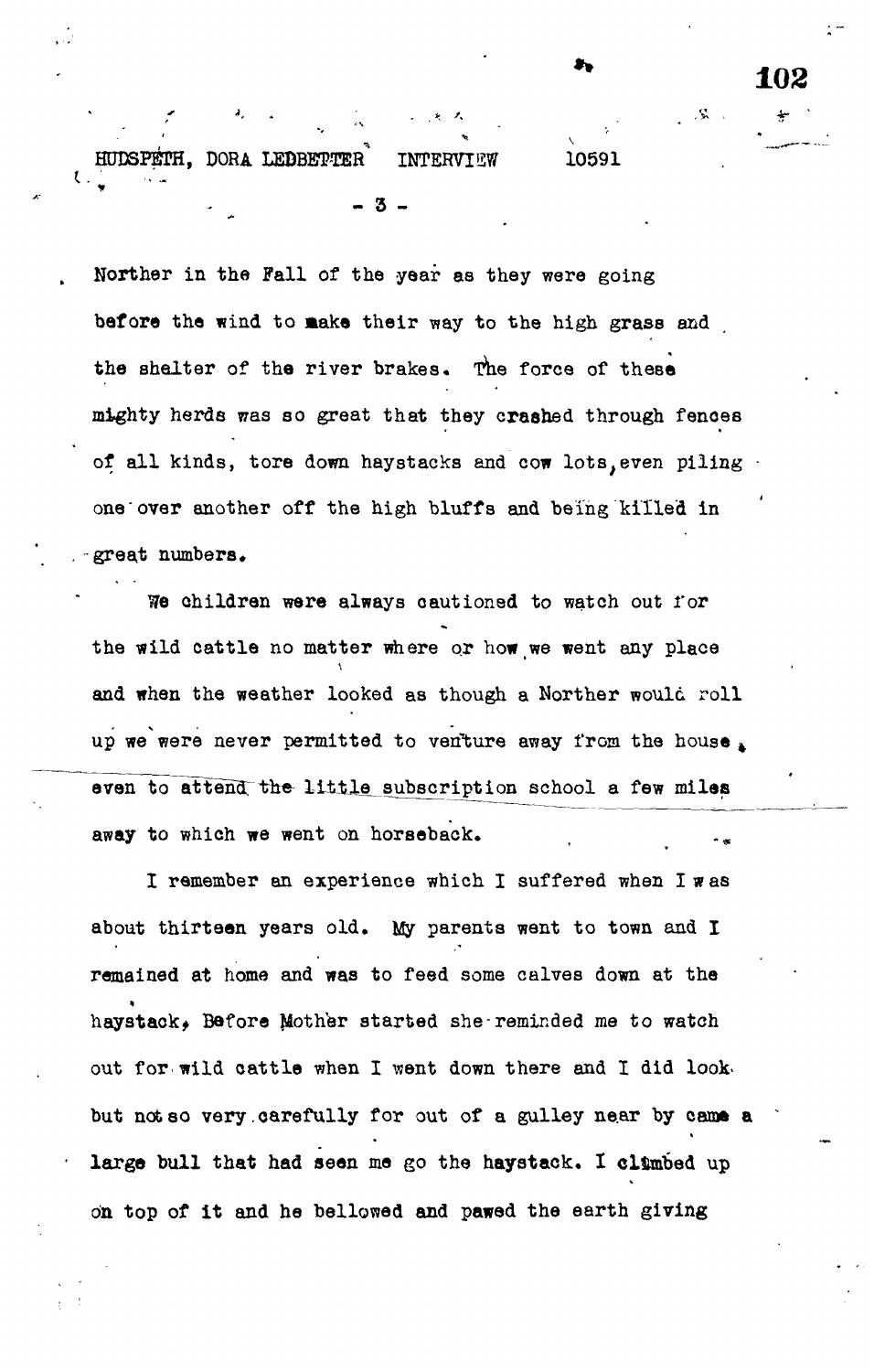## HODSPETH, DORA LEDBETTER INTERVIEW 10591

forth every indication that he would like nothing better than to trample and gore me to death. I sat up on the haystack and waited for the bull to become tired and go away but he did nothing of the kind. He kept close watch on me and I knew better than to get off the haystack but I feared that I might fall off from fright. This continued for four, long tiresome hours until at last my brother came home and saw me on the haystack, There was no way of getting rid of an angry animal like this,' so after the usual custom of the country at that time, my brother shot i and the bull. There were a great many were a great many wLID animals  $\mathcal{L}$ such as panthersi wild cats and cougarp,in the timbered places but the world world were the world were the world with the world were the second the second the second of the second the second of the second of the second of the second of the second of the second of the second of sances. sances. The coyotes bothered little else but small calves and poultry but the large wolves called by every but the large wolves called by every but the set of  $\alpha$ "Loafers" were very much dreaded not only because they killed calves, colts and often grown stock, but quite often they would attack persons. Chis is another fact which is now sometimes disputed but I know it to be the truth for my brother was, one morning about three o'clock, returning home on foot from sitting up with a sick neighbor when he discovered that he was being followed by loafer wolves. He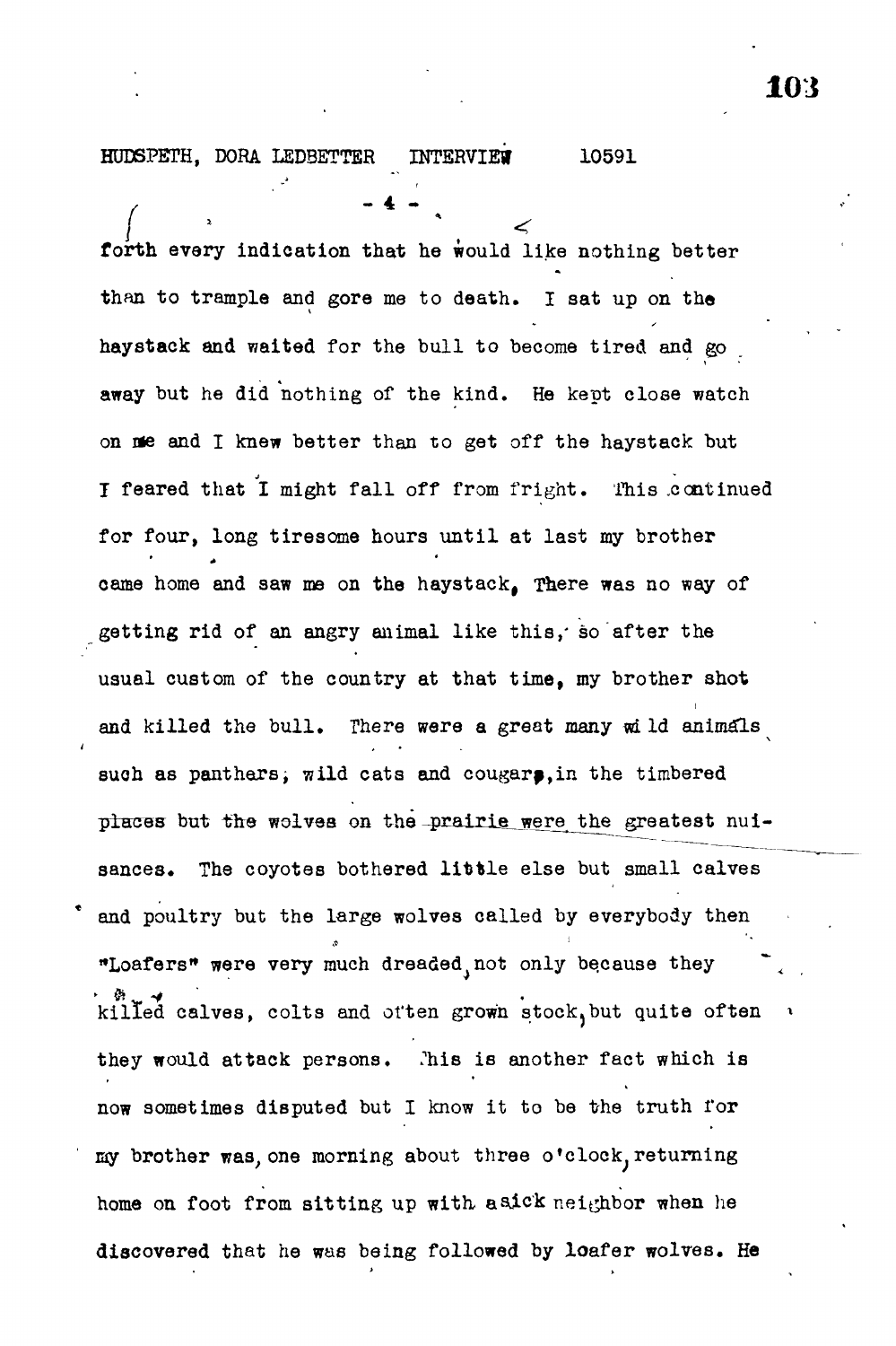HUD8PSTH, DORA LEDBE^TER IMTERVISW 10591

and they gave chase, four in all, and as he did not have his gun, he was forced to take refuge in the first tree he came to that was tall enough to take him out of springing distance of the determined pack. He sat up in the tree thinking thet the wolves would go away but they did not leave the place until the sun, was well up. Then my br ther got down and came home, most positive that loafer wolves would attack human beings.

- 5 - .

After  $\lim_{n\to\infty}$  Washita country opened for white settlement in 1892, my phrents moved there and Father filed on a claim five and one half miles south of Foss.' We came in covered wagons driving our stock through the Tomanche, Kiowa and  $\boldsymbol{y}$   $\boldsymbol{y}$   $\boldsymbol{y}$   $\boldsymbol{y}$   $\boldsymbol{y}$   $\boldsymbol{y}$   $\boldsymbol{y}$   $\boldsymbol{y}$   $\boldsymbol{y}$   $\boldsymbol{y}$ Apache Reservation and o^er the ro^.te that is now **a highway** through the Wichita- Mountain Forest Preserve. It was then only an Indian trail and wagon tracks.

We never feared the Indians as my people were always on good terms with the Chickasaws, Choctaws, Comanches and Kiowas, but when we were passing through the Apache Reservation we were warned that Geronimo's hate for the white people ras such that many head if stock had been killed by the

**0 104**